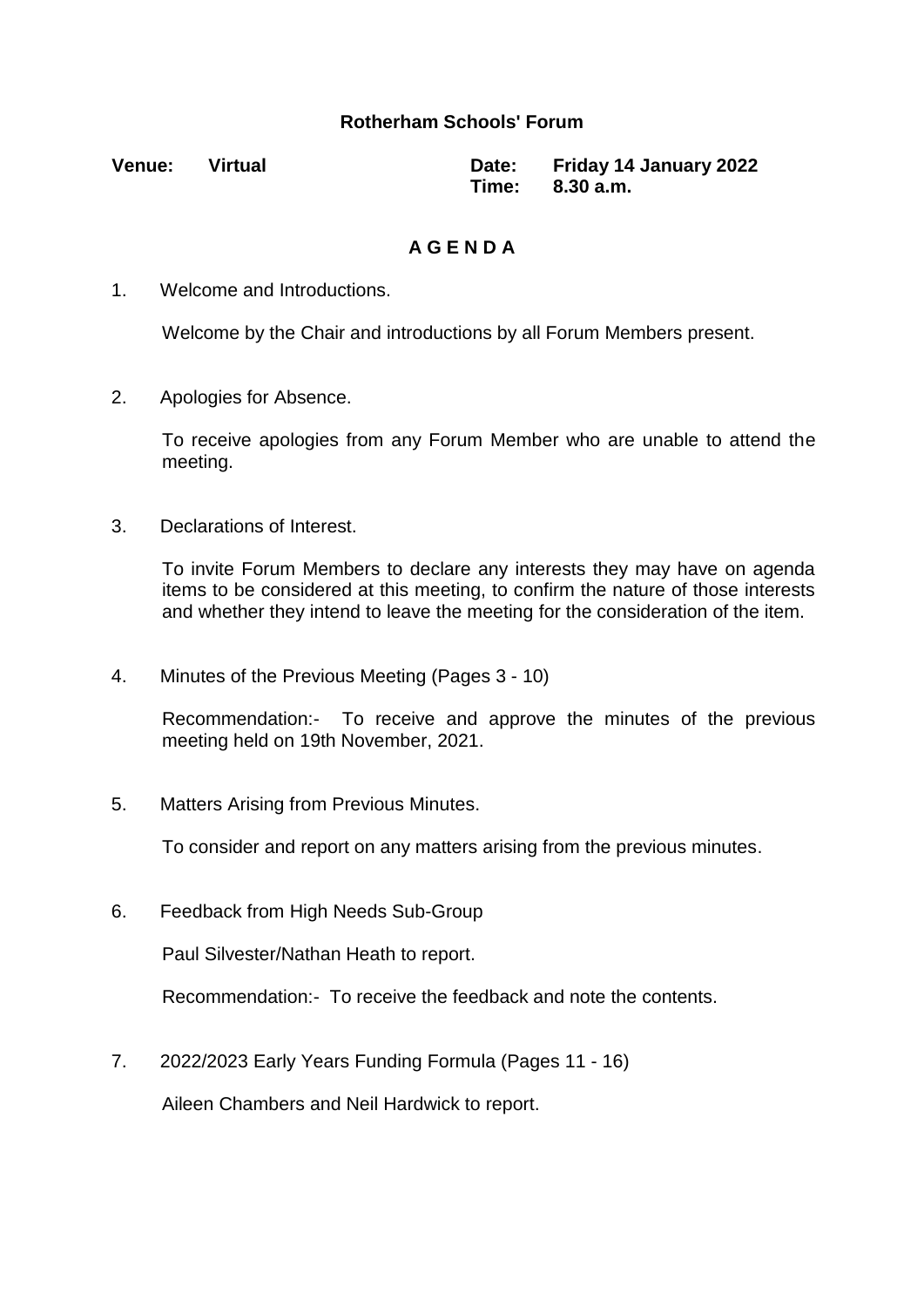Recommendation:- To agree:-

- That the local funding formula is maintained as detailed at point 2.1.
- That the Inclusion Support Grant budget of £540 is approved from EY Block Reserve (including DAF reserve) and High Needs Block .
- Temporary increase in capacity in EY&CS to review usage of ISG.
- Use of EY Block reserves to fund any Golden Ticket families whose eligibility has changed after take-up of a place.
- Use of EY Block reserves to fund any Special Guardianship children who do not meet DfE eligibility criteria.
- 8. School Improvement Monitoring & Brokering Grant Consultation (Pages 17 20)

Nathan Heath and Neil Hardwick to report.

Recommendation:- To receive the report and note the outcome.

9. 2022/2023 Dedicated Schools Grant School Block Funding Formula (Pages 21 - 24)

Vera Njegic and Neil Hardwick to report.

Recommendation:- To receive the report and note the contents.

10. Schools Supplementary Grant 2022 to 2023: Methodology (Pages 25 - 108)

Neil Hardwick to report.

Recommendation:- To receive the detail and note the contents.

11. Safety Valve

Nathan Heath and Neil Hardwick to report.

Recommendation:- To receive the update and note the contents.

12. Any Other Business

Recommendation:- To receive any other items of urgent business.